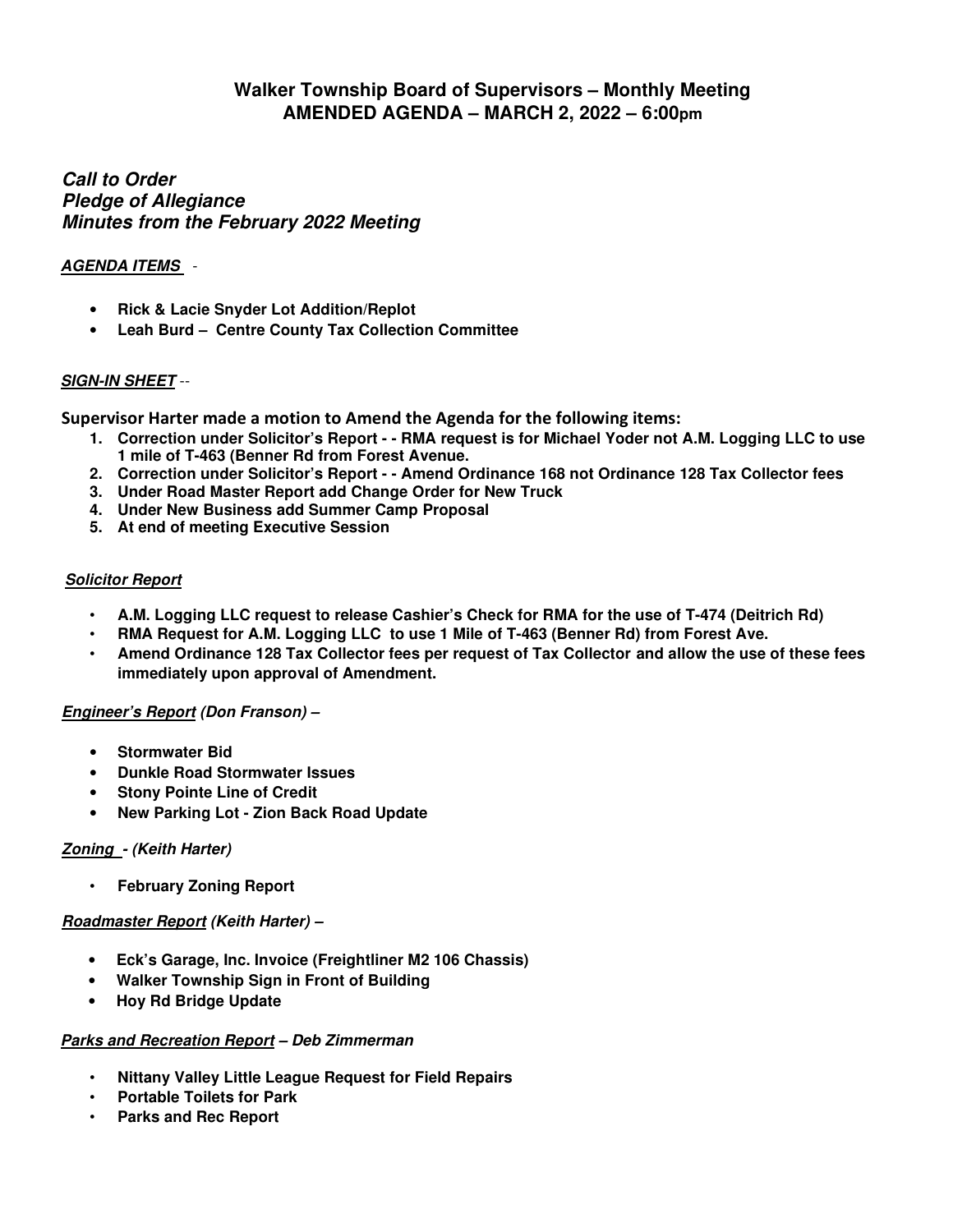#### *NEW BUSINESS --*

- **Walker Township Fire Company Funds**
- **CPI Award Criteria**
- **PennDot 2022 Liquid Fuels and Turnback Maintenance**

**Motion to approve February 2022 General Fund Paid Bills in the amount of \$55,155.29 and February 2022 Treasurer's Report.** 

**ADJOURN**